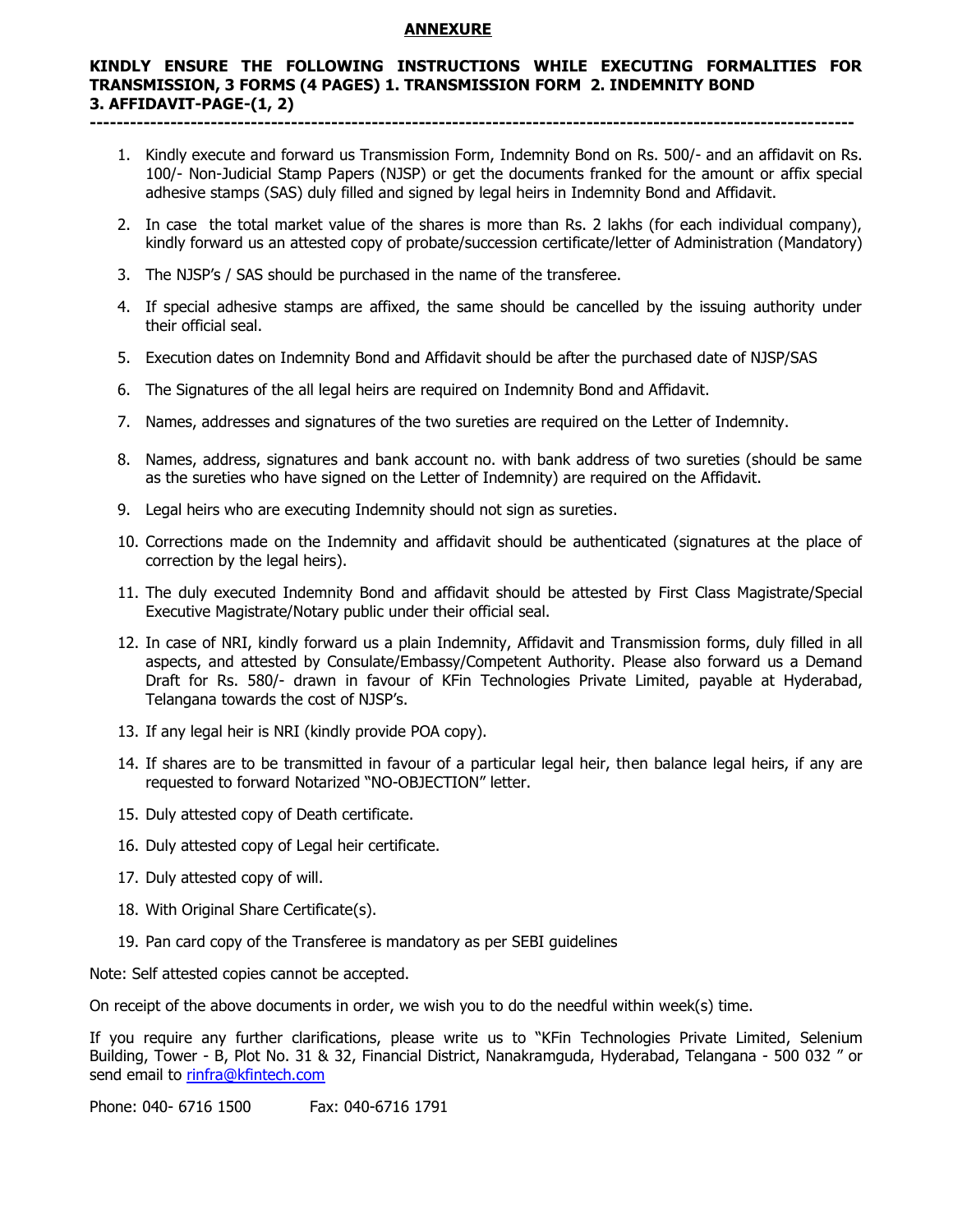## **TRANSMISSION FORM**

## To, **NAME OF THE COMPANY ADDRESS** Date \_\_\_\_\_\_\_\_\_\_\_\_\_\_\_\_\_\_\_\_\_\_\_\_\_\_\_

Dear Sirs,

#### **Re.: TRANSMISSION OF SHARES**

I/We undersigned the Executor(s) of the will Administrator(s) of the Estate/Successor(s) to the Estate/Legal heir of Mr./Mrs./Miss **and the control of the control of the control of the control of which Probate/letters** of Administration /Succession Certificates was duly granted to me/us on the \_\_\_\_\_\_\_\_\_\_\_\_\_\_\_\_\_\_\_\_\_\_\_\_\_\_\_\_\_\_\_\_\_day of \_\_\_\_\_\_\_\_\_\_\_\_\_\_\_\_\_\_\_\_\_\_\_ hereby request you to register me/us as Member(s) of the company in respect of \_\_\_\_\_\_\_\_\_\_\_\_\_\_ Shares in your Company, now standing in the name of the said deceased in the Register of Members of your Company. I/We, hereby agree and bind myself/ourselves to hold the said Shares subject to the provisions of the Memorandum & Articles of Association of your Company.

I/We given hereunder such other particulars/information as would be required by you for your records.

| <b>FULL NAME</b>                   | Occupation | Father's Husband's Name |
|------------------------------------|------------|-------------------------|
|                                    |            |                         |
| 1.                                 |            |                         |
| 2.                                 |            |                         |
| 3.                                 |            |                         |
| 4.                                 |            |                         |
| ADDRESS OF THE $1^{\rm ST}$ HOLDER |            | Your's faithfully       |
|                                    | 1.         |                         |
|                                    | 2.         |                         |
|                                    | 3.         |                         |
|                                    | 4.         |                         |

| <b>Master Folio</b>          | No. of<br><b>Shares</b> | From | <b>Distinctive Number</b><br>To | Certificate No.         | $B - F$ |
|------------------------------|-------------------------|------|---------------------------------|-------------------------|---------|
|                              |                         |      |                                 |                         |         |
|                              |                         |      |                                 |                         |         |
|                              |                         |      |                                 |                         |         |
|                              |                         |      |                                 |                         |         |
|                              |                         |      |                                 |                         |         |
|                              |                         |      |                                 |                         |         |
|                              |                         |      |                                 |                         |         |
| <b>Document Registration</b> |                         |      |                                 | Specimen Signature (s): |         |
|                              |                         |      |                                 |                         |         |
| Internal                     |                         |      |                                 |                         |         |
|                              |                         |      |                                 |                         |         |
|                              |                         |      |                                 |                         |         |
| Email id.:                   | Mobile No.              |      |                                 |                         |         |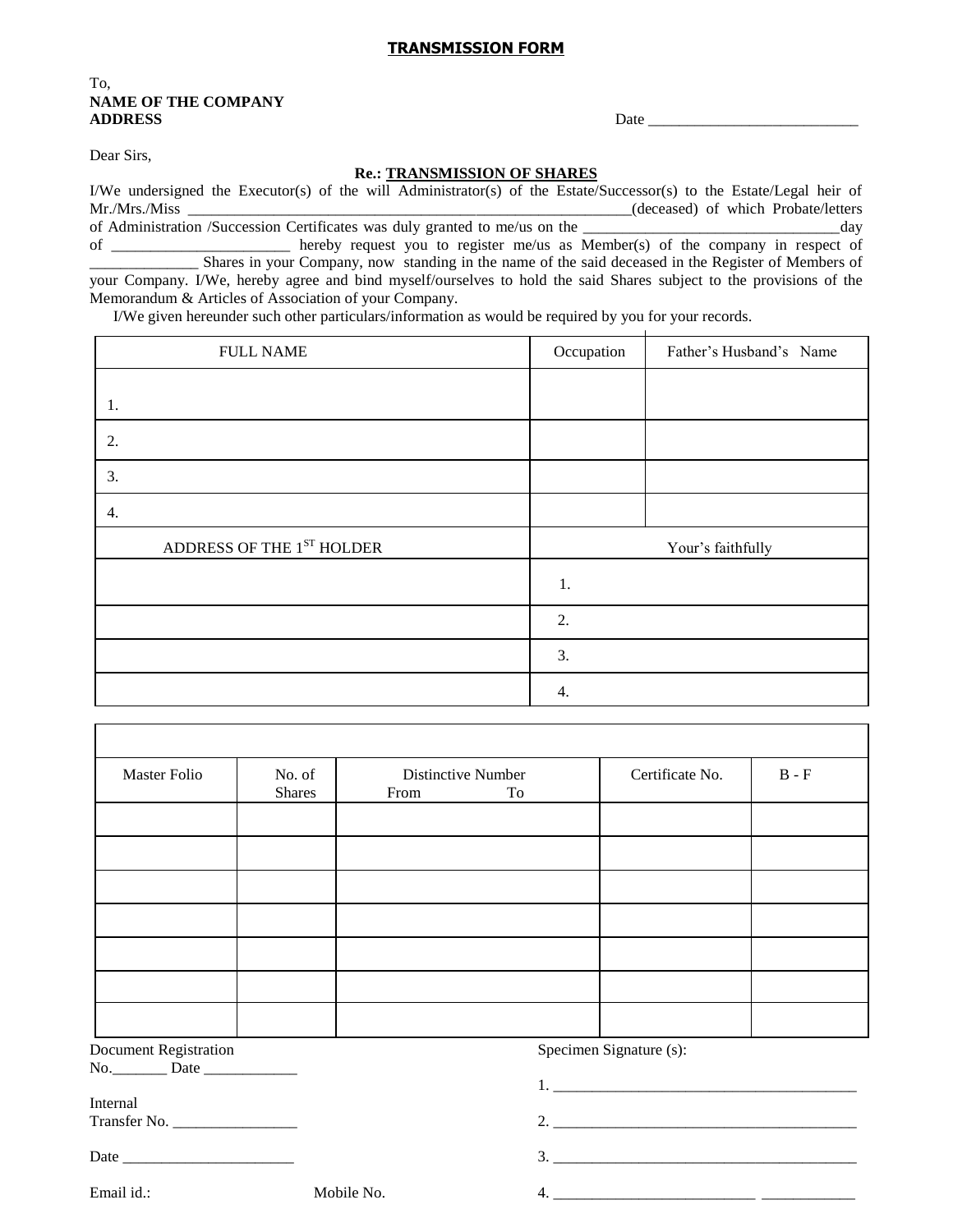#### **LETTER OF INDEMNITY**

#### **(To be executed on Rs. 500/- NJSP/ Franked for Rs. 500/-)**

To, The Director, NAME OF THE COMPANY ADDRESS

Dear Sir,

| Reg: | Registered Share holder holding                                                         |    |                                   |             |
|------|-----------------------------------------------------------------------------------------|----|-----------------------------------|-------------|
|      | Equity Share Certificate No.                                                            |    |                                   | and bearing |
|      |                                                                                         | To |                                   |             |
|      |                                                                                         |    |                                   |             |
|      | (DECEASED PERSON'S NAME) who was a registered Share holder holding                      |    |                                   | Equity      |
|      |                                                                                         |    | To                                |             |
|      | under Share Certificate No.                                                             |    |                                   |             |
|      | in his/her Name (jointly/single) died intestate without leaving a will on the _________ |    | $\_\$ {day \ of $\_\_\_\_\_\_$ 20 |             |

We further inform you that he/she left behind him/her as his/her only surviving heirs and next kin of the following persons according to the law of intestate Succession applicable to him/her by which he/she was governed at the time of his/her death.

(a)

(b)

(c)

We have to state that the said Shares bearing Distinctive Nos. From \_\_\_\_\_\_\_\_\_\_\_\_\_\_\_\_\_\_\_\_\_\_\_\_\_\_\_\_\_\_\_\_\_\_\_\_\_\_\_\_\_\_To were registered in the name of

(DECEASED PERSON'S NAME) We have, therefore, approached you with a request to transfer the aforesaid shares as mentioned above in the name of the Undersigned Mr./Mrs. Messers. (TRANSFEREE(S) NAME) On my/our behalf without insisting on production of legal representations and you have kindly agreed to do so on my/our executing an indemnity as herein contained and on relying on the information herein

given by us believing the same to be true.

In consideration therefore of your having at our request agreed to transfer Shares to the name of the undersigned  $_T$ (TRANSFEREE(S) NAME), we the undersigned

\_\_\_\_\_\_\_\_\_\_\_\_\_\_\_\_\_\_\_\_\_\_\_\_\_\_\_\_\_\_(SURETY-1 NAME) and \_\_\_\_\_\_\_\_\_\_\_\_\_\_\_\_\_\_\_\_\_\_\_\_\_\_\_\_\_(SURETY -2 NAME). Hereby jointly and severally agree and undertake to indemnify and keep indemnified, saved, defended harmless you and your Successors and assigns for all time hereafter against all losses, costs, claims, actions, demands, risks, charges, expenses, damages etc, Whatsoever which you may suffer and or incur by reason of your, at our request, transferring the said shares as herein above mentioned to the undersigned

(TRANSFEREE(S) NAME) without insisting on production of legal representations.

|                             |    | Your faithfully<br>Legal heirs |
|-----------------------------|----|--------------------------------|
| <b>SURITIES:</b>            | 1) |                                |
| (Name, Address & Signature) | 2) |                                |
| 1)                          | 3) |                                |
|                             | 4) |                                |
| 2)                          | 5) |                                |

Note: THIS INDEMNITY IS TO BE EXECUTED ON NON JUDICAL STAMP PAPER OF RS. 500/- BEFORE NOTARY PUBLIC/MAGISTRATE/OATH OFFICER.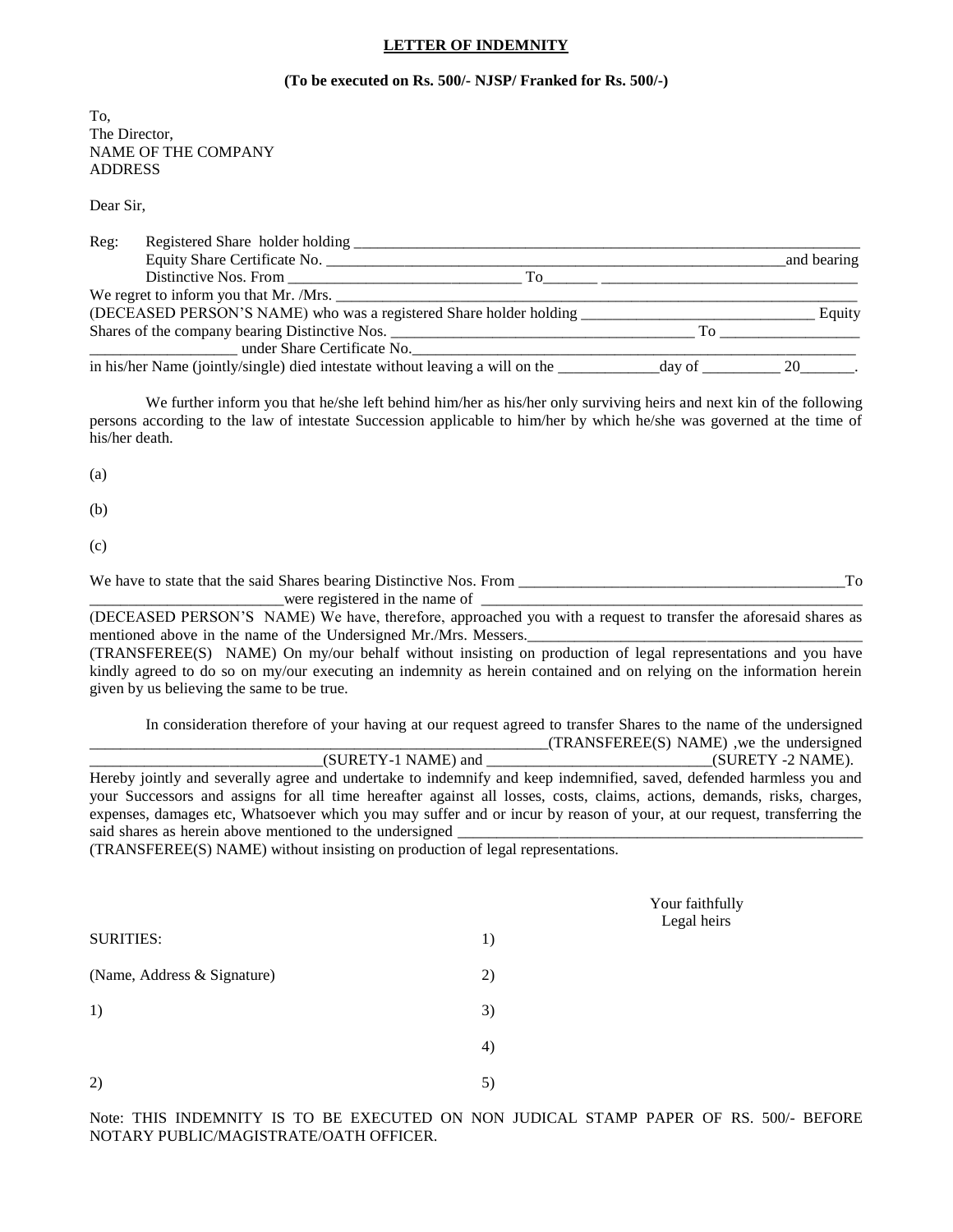# **AFFIDAVIT**

## **(To be executed on Rs. 100/- NJSP/ Franked for Rs. 100/-)**

| To,                      |                                                                                                                                                                                      | Address of the Deceased<br>Share holder                                                                         |
|--------------------------|--------------------------------------------------------------------------------------------------------------------------------------------------------------------------------------|-----------------------------------------------------------------------------------------------------------------|
|                          |                                                                                                                                                                                      |                                                                                                                 |
|                          | The Director,<br><b>NAME OF THE COMPANY</b><br><b>ADDRESS</b>                                                                                                                        | Date:                                                                                                           |
|                          |                                                                                                                                                                                      | REG : (Full name of the deceased)                                                                               |
|                          | Dear Sir,                                                                                                                                                                            |                                                                                                                 |
|                          |                                                                                                                                                                                      |                                                                                                                 |
|                          |                                                                                                                                                                                      | will and testament dated ______________________________, where of I/We am/are the only legal heirs/executors at |
|                          | only surviving legal heirs according to the Law of intestate by which he/she was governed at the time of his/her death.                                                              |                                                                                                                 |
|                          |                                                                                                                                                                                      | I/We beg to give here below the information required by you and shall thank you to transfer the said Shares     |
|                          | of legal representation to the estate of the deceased Share holder:<br>1. Full Name of the Deceased Share holder & Address:                                                          |                                                                                                                 |
|                          | 2. Shares held singly/jointly<br>3. No of Shares bearing Distinctive Nos.<br>From:                                                                                                   | To:                                                                                                             |
|                          | Share Certificate No.:                                                                                                                                                               |                                                                                                                 |
| 5.<br>6.                 | 4. Face Value of the Shares & Present Market Value :<br>In whose custody Share Certificate(s) are?<br>And reason for the same.<br>(a) Had the Deceased Share holder left any will? : |                                                                                                                 |
|                          | (b) Has the Estate duly $&$ discharge certificate been<br>Obtained.                                                                                                                  |                                                                                                                 |
|                          | (c) Has any Probate/Letter of Administration /<br>Succession Certificate to the Estate of the<br>Deceased has been obtained.                                                         |                                                                                                                 |
|                          | (d) Legal heirs / Executors / Administrators /<br>Successors to the Estate of the Deceased.                                                                                          |                                                                                                                 |
| $\mathbf{i}$             | Name                                                                                                                                                                                 | Occupation                                                                                                      |
| ii)<br>iii)<br>iv)<br>v) |                                                                                                                                                                                      |                                                                                                                 |